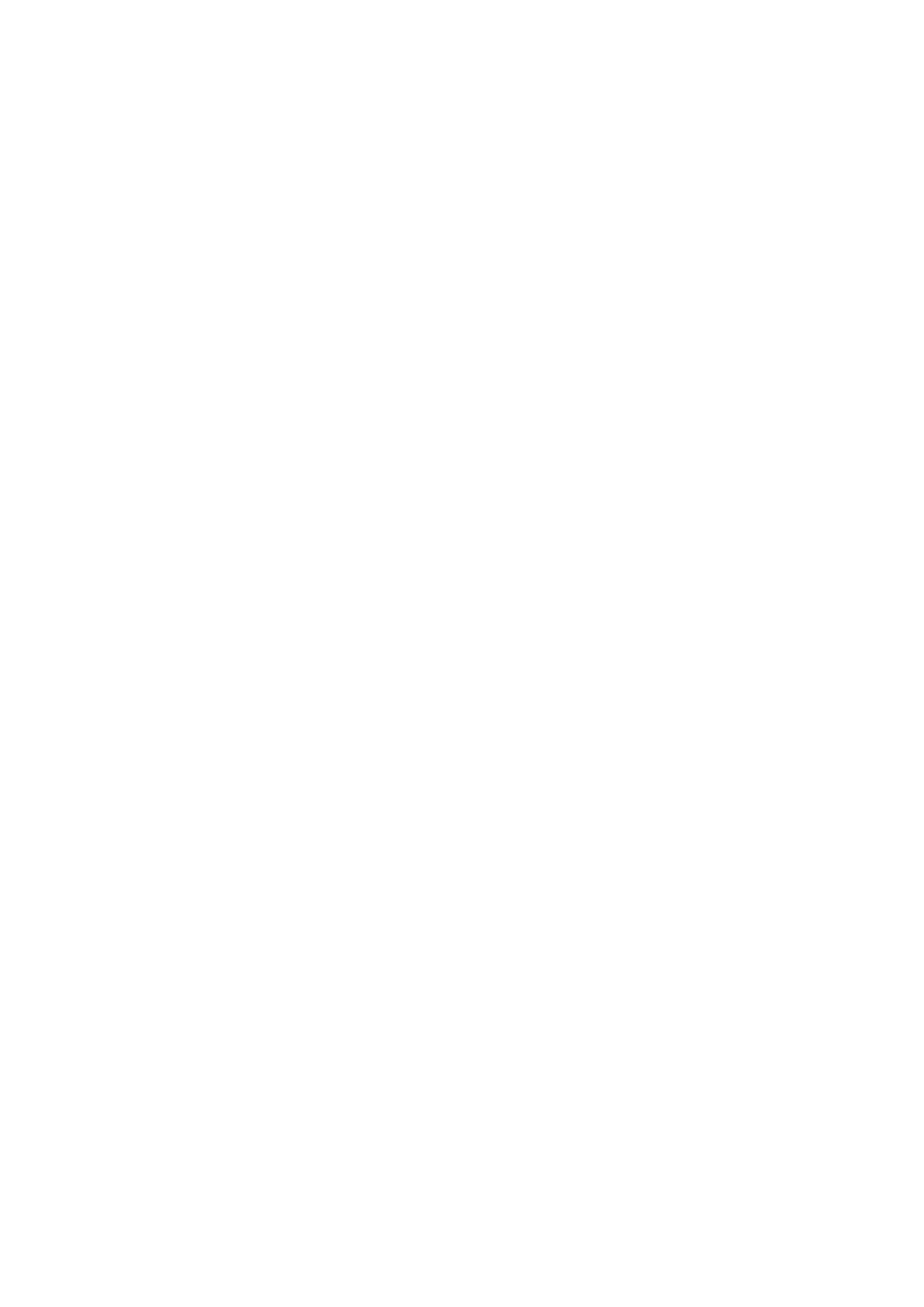# **RENFREWSHIRE VALUATION JOINT BOARD**



## **RISK MANAGEMENT STRATEGY IG8**

| <b>Title</b>       | <b>Risk Management Strategy</b>       |
|--------------------|---------------------------------------|
| <b>Author</b>      | Depute Assessor & ERO                 |
| <b>Approved By</b> | Senior Management Team                |
| Date of Approval   | May 2016                              |
| <b>Reviewer</b>    | Assistant Assessor & ERO - Governance |
| <b>Review Date</b> | As required                           |

#### **Review History**

| <b>Review</b><br>No. | <b>Details</b>          | <b>Release Date</b> |
|----------------------|-------------------------|---------------------|
|                      | <b>Review of Policy</b> | <b>July 2018</b>    |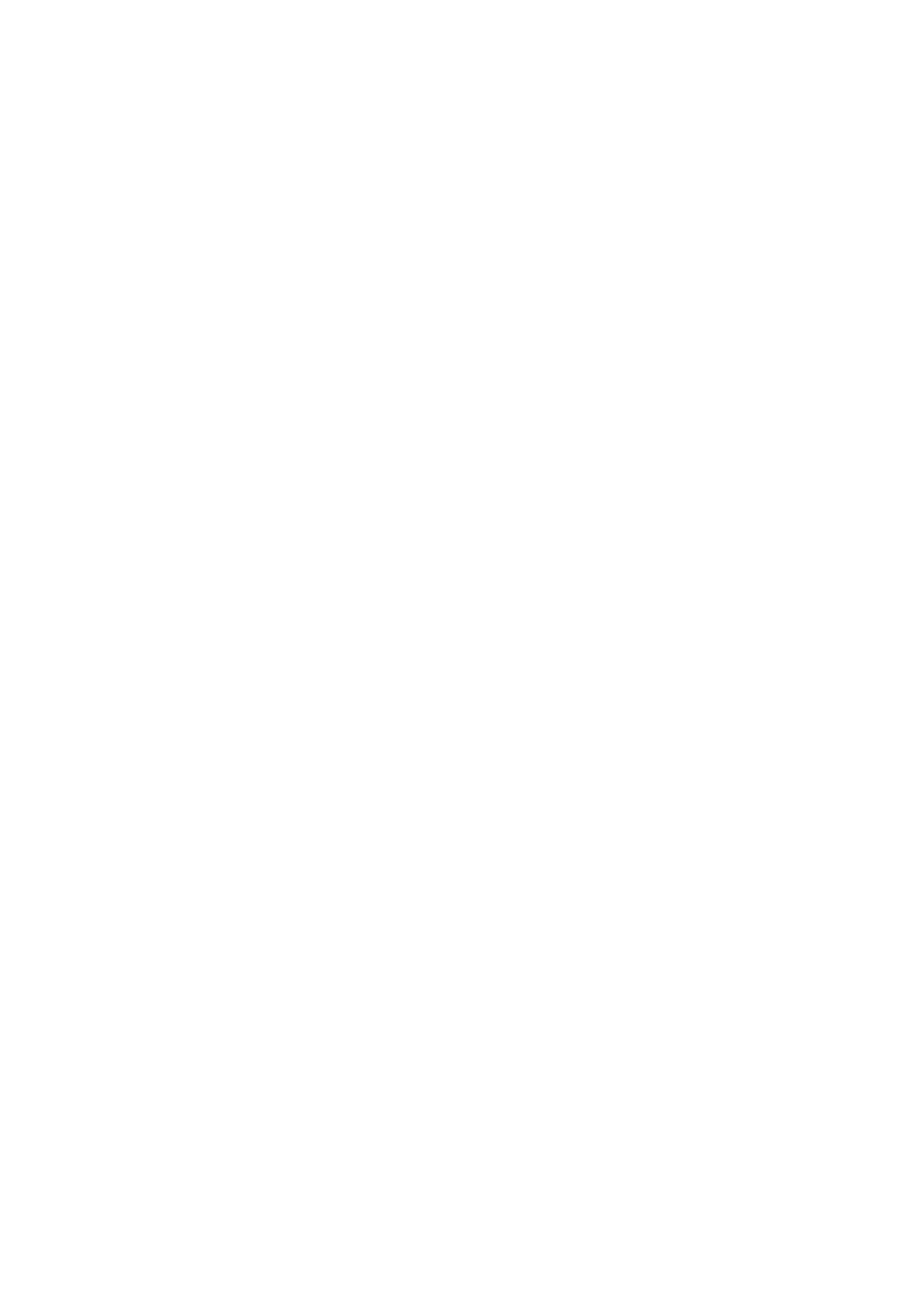

## **RISK MANAGEMENT STRATEGY**

#### **INTRODUCTION**

Risk management is the process of identifying risks, evaluating their potential consequences and determining the most effective methods of controlling them. The aim is to reduce the frequest of risk events occuring (wherever this is possible) and minimise the severity of their consequences if they do occur.

Risk management offers a number of benefits. It is not simply about insurance or health and safety risks. Rather, effective risk management will provide the Valuation Joint Board with a means of improving its strategic, operational and financial management. It can also help to minimise financial losses, service disruption, bad publicity, threats to public health or claims for compensation.

Risk management is a key task for managers in every organisation. In local government, identifying and evaluating the consequences of policies or actions is not always referred to as risk management. However, failure to pay proper attention to the likelihood and consequences of risks could cause the Joint Board serious problems. The effective management of risk is therefore a critical part of the Joint Board's approach to delivering the sound governance element of Best Value.

Risk management will be an integral part of policy planning and operational management. Identifying, analysing, controlling and monitoring risk will help elected members and managers make informed decisions about the appropriateness of adopting policy or service delivery options.

Renfrewshire Valuation Joint Board's Risk Management Strategy is the responsibility of the Governance Working Group which comprises the Principal Administrative Officer and the Assistant Assessors & Electoral Registration Officers. The Assessor & ERO is an ex-officio member. The Group also has responsibility for preparing, monitoring, maintaining and updating the Board's Corporate Risk Register. The strategy sets out policy in respect of business risk and provides a framework to structure the approach.

#### **POLICY CONTEXT**

Renfrewshire Valuation Joint Board aims to provide high quality, effective and responsi ble services to all of our stakeholders.

In order to achieve this Renfrewshire Valuation Joint Board is committed to the management of risks within its control in order to safeguard its employees and service users, protect its assets, preserve and enhance service delivery and maintain effective stewardship of its funds.

#### **AIMS AND OBJECTIVES OF THE STRATEGY**

The aims and objectives of the strategy include:-

- Identification of risks
- Quantification of risks
- Control of risks
- Financing of risks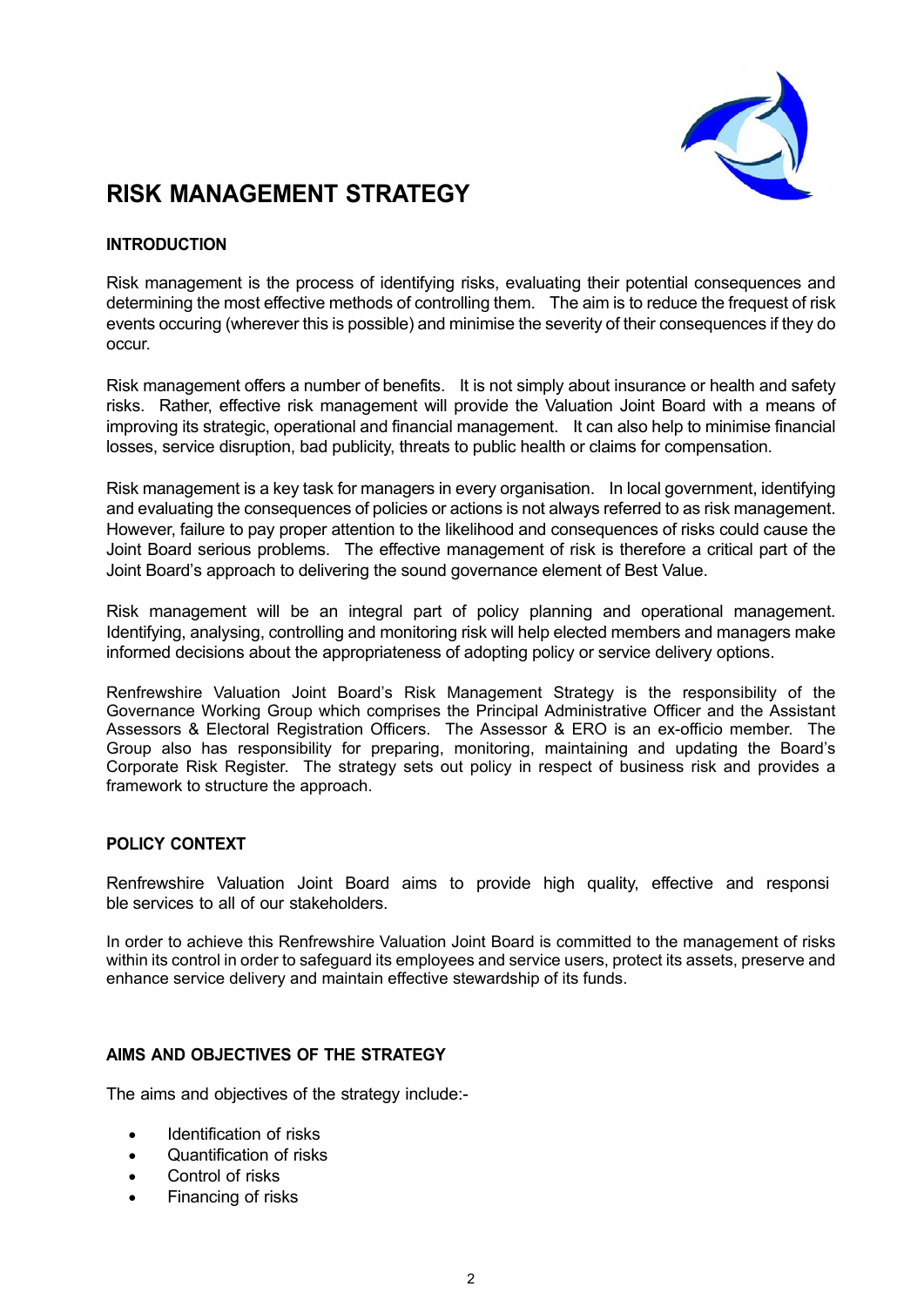#### **SCOPE OF THE STRATEGY**

All risks associated with

- services
- staff
- assets
- infrastructure
- systems
- stakeholders

will be included in the risk management process. Risk management is a continuous process which will incorporate all strategic and operational risks. Categories of strategic and operational risks are defined in Appendix 1.

#### **PROCESS AND METHODOLOGY**

To manage risk effectively, the risks associated with each policy option or service delivery method needs to be systematically identified, analysed, controlled and monitored. This process is called the risk management cycle.

In line with these requirements, a four stage approach to risk management will be adopted.

#### 1. **Approach**

#### 1.1 Risk Identification

 For each category in Appendix 1, actual losses and failures which have occurred as well as those which might threaten the Joint Board will be identified and listed in the Corporate Risk Register.

#### 1.2 Risk Analysis

 Each risk identified will be systematically and accurately assessed. The process will assess

- the probability of risk event occuring, and
- the potential severity of the consequences should such an event occur.

Using managers' experience, judgements will be made about the likelihood and severity of events occurring and these will be categorised as low, medium or high risk.

The probability and severity will then be assessed together using the formula

*Risk = Likelihood of occurrence x Severity* 

and priortised for control action.

#### 1.3 Risk Appetite

Risk appetite is defined as the amount of risk the Board is willing to accept, tolerate or be exposed to at any one time. Risk appetite is normally assessed on a scale ranging from high to zero. The Board's risk appetite has been assessed as moderate in most cases. Although there may be time critical events where this is unacceptable, the Board is generally willing to accept risks that may affect delivery of core services in the short term which is defined for the purpose of this plan as a period of up to fourteen days.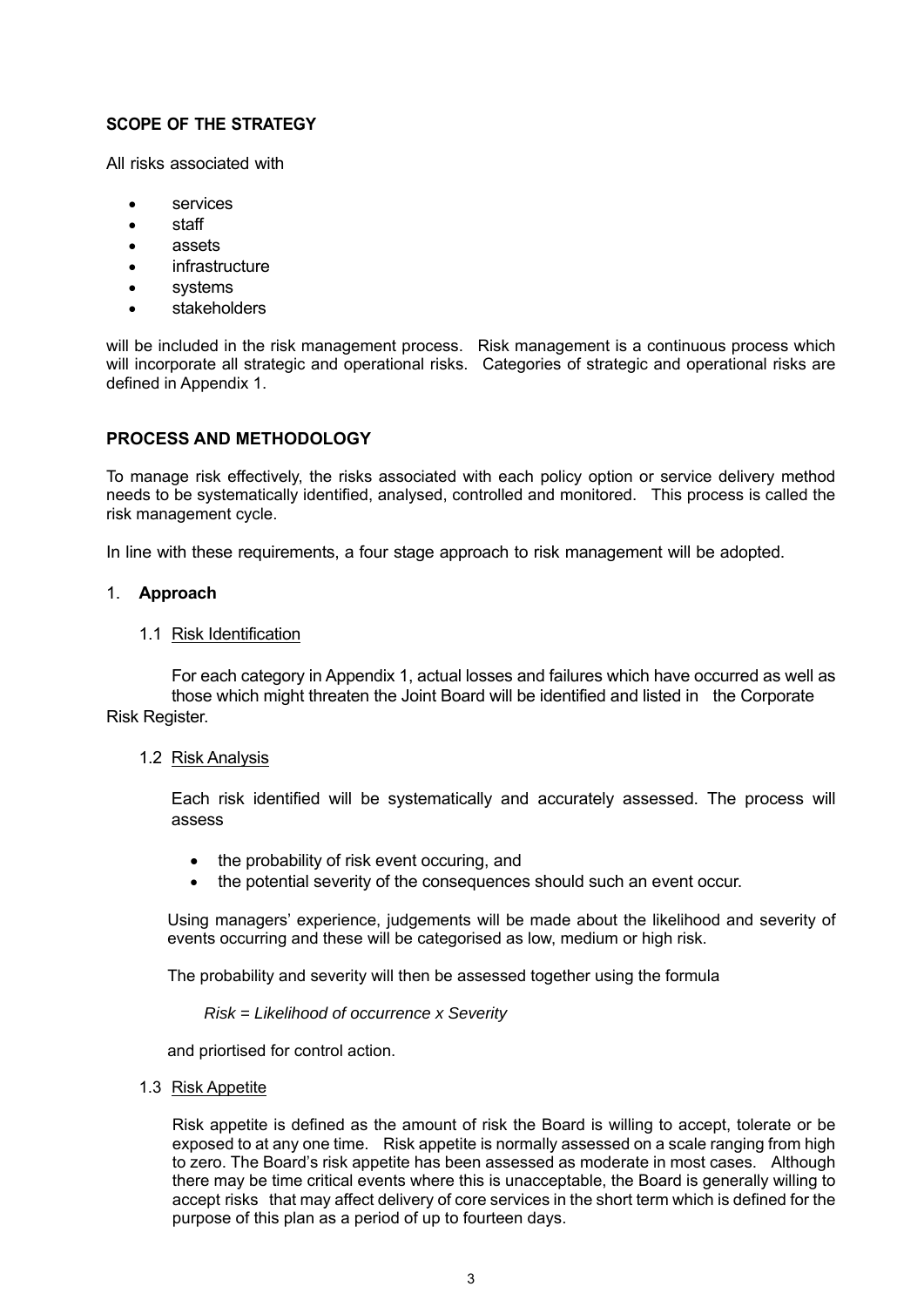In certain cases, such as time critical periods associated with electoral registration, the risk appetite has been assessed as zero. This means that the Board is not willing to accept risks that may affect the delivery of a time critical electoral registration service.

#### 1.4 Risk Control

 Actions will be taken or planned to minimise the likelihood of the risk occurring or the severity of the consequences should it happen. This may require the identification and implementation of projects or revisions to operating practices. The appropriate action may be to transfer risk to another body,

#### 1.5 Risk Monitoring

 The effectiveness of any actions or amendments to operating practices must be monitored and reviewed and the nature of risks will be assessed for change over time.

#### 2. **Corporate Risk Register**

- The Joint Board's Senior Management Team will be responsibility for developing and maintain a Corporate Risk Register.
- The Corporate Risk Register will be reviewed by the Governance Working Group at their regular meetings.
- The Corporate Risk Register will be reported to the Joint Board at least annually.
- The Assessor and Electoral Registration Officer will have overall responsibility for the Corporate Risk Register.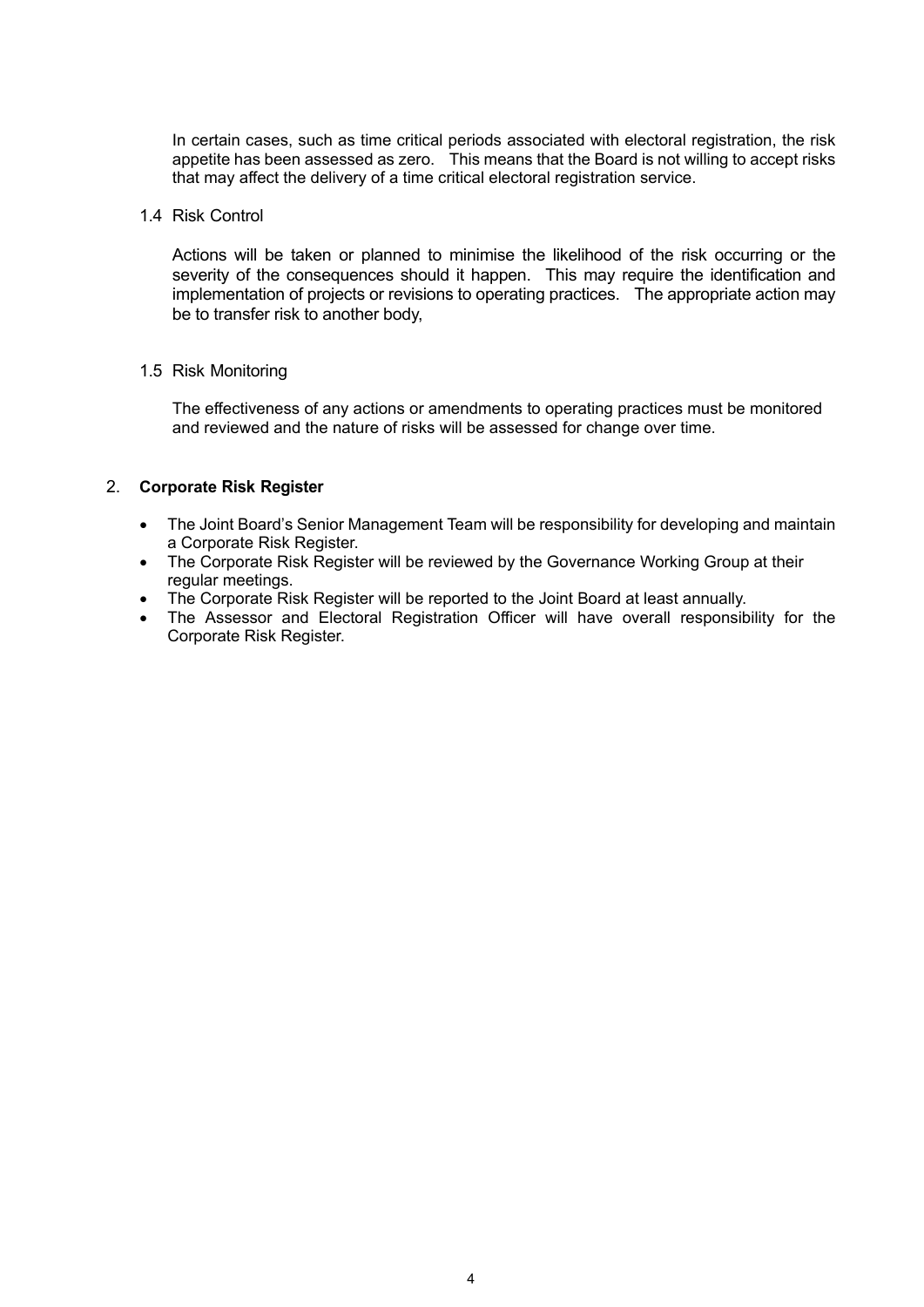### **ROLES AND RESPONSIBILITIES**

| <b>Parties</b>                                        | <b>Role</b>                                                                                                                                                                                                                                                                                                                       |
|-------------------------------------------------------|-----------------------------------------------------------------------------------------------------------------------------------------------------------------------------------------------------------------------------------------------------------------------------------------------------------------------------------|
| <b>Elected Members</b>                                | Oversee the effective management of risk by officers of<br>the Joint Board.                                                                                                                                                                                                                                                       |
| Assessor and<br><b>Electoral Registration Officer</b> | Ensure that the Joint Board manages risk effectively<br>through the development, implementation and review of<br>a risk strategy.<br>Overall<br>responsibility for<br>the<br>development<br>and<br>maintenance of a risk register.<br>Report risk register to Joint Board.<br>To consult with lead authority on insurance issues. |
| Senior Management Team                                | Input into the development, implementation and review<br>of risk strategy.<br>Input into the development and maintenance of a risk<br>register.<br>To ensure risk is effectively managed across all areas<br>of function.                                                                                                         |
| Governance Working Group                              | Organise relevant training and raise awareness of the<br>risk strategy.<br>Monitor and Review success of risk control actions and<br>procedures.                                                                                                                                                                                  |
| Line Managers                                         | Assist in the implementation of the risk management<br>strategy across relevant area of function.                                                                                                                                                                                                                                 |
| Employees                                             | Make every effort to be aware of situations which place<br>themselves, others or service delivery at risk and report<br>hazards.<br>Provide information<br>any risks or hazards<br>on<br>to<br>Management Team for inclusion within Corporate<br>Risk Register.                                                                   |
| Renfrewshire Council -<br><b>Corporate Services</b>   | Provide assistance, advice and training on budgetary<br>planning and control.<br>Provide assistance and advice on insurance and risk.<br>Assist in the handling of any litigation claims.<br>Negotiate insurance cover.                                                                                                           |
| Internal Health & Safety<br><b>Work Group</b>         | Advise on any health and safety implications of the<br>chosen or preferred arrangements for service delivery.                                                                                                                                                                                                                     |

### **REVIEW**

Regular reviews of the risk management strategy will be included in Service Plans.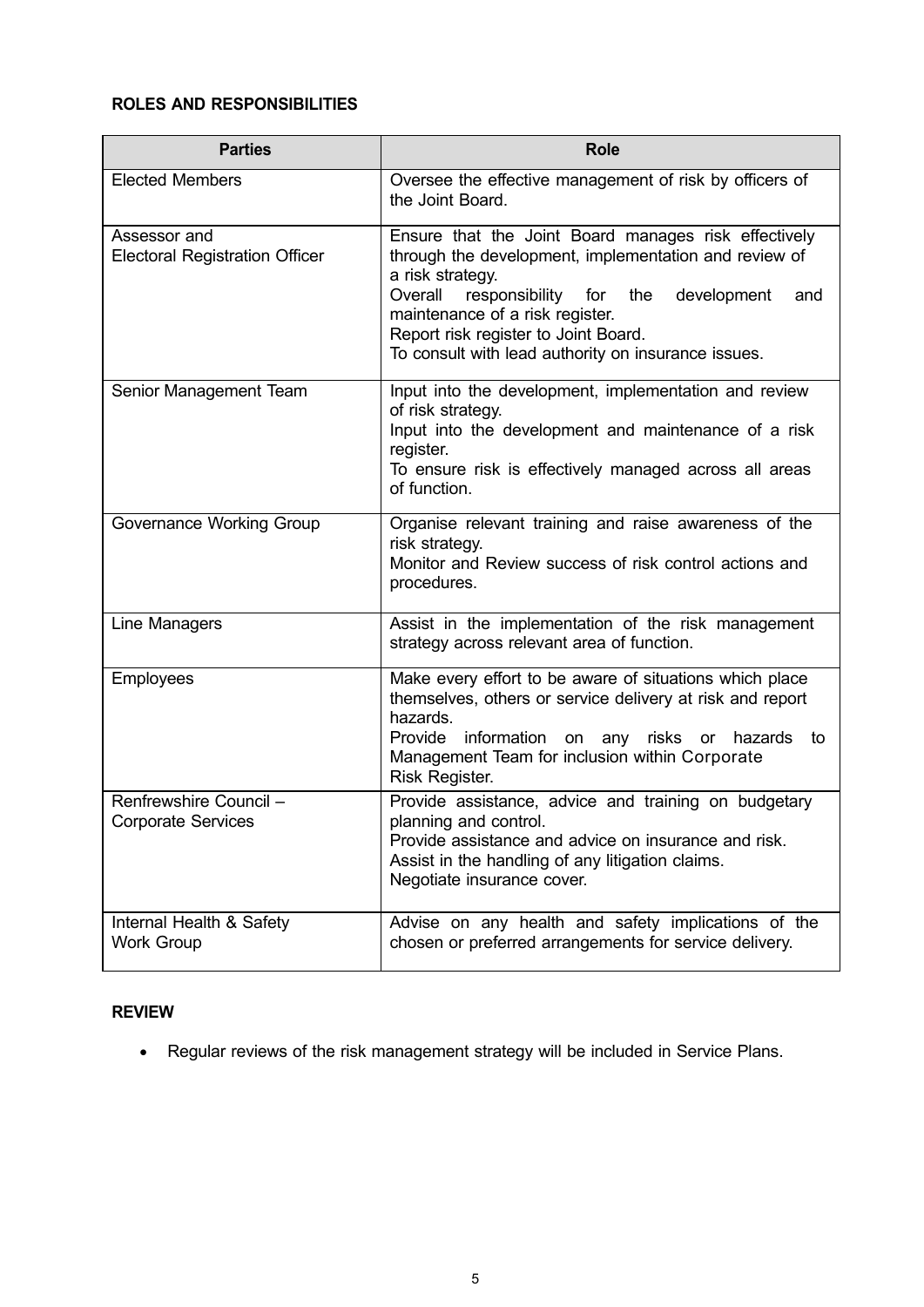#### **FINANCING RISK**

Risk financing is an important element of risk management. The purpose is to reduce the total cost of risk, which includes:-

- The amount of uninsured losses met by the Joint Board's funds.
- Insurance premiums for the external insurance cover obtained.
- Excesses applied to individual claims.
- Management and administration costs associated with risk and insurance.
- The cost of preventative measures taken to reduce risk.

Insurance broking and loss adjusting will be negotiated by the appropriate officers of Renfrewshire Council, who provide financial and corporate services to the Board.

In major initiatives and partnerships the cost of risk will be shared as far as is possible.

Revenue budgets will carry the costs relating to risk prevention and loss.

#### **COMMITMENT**

It provides a robust framework for the continuous improvement of our risk management practices across the Joint Board's areas of function.